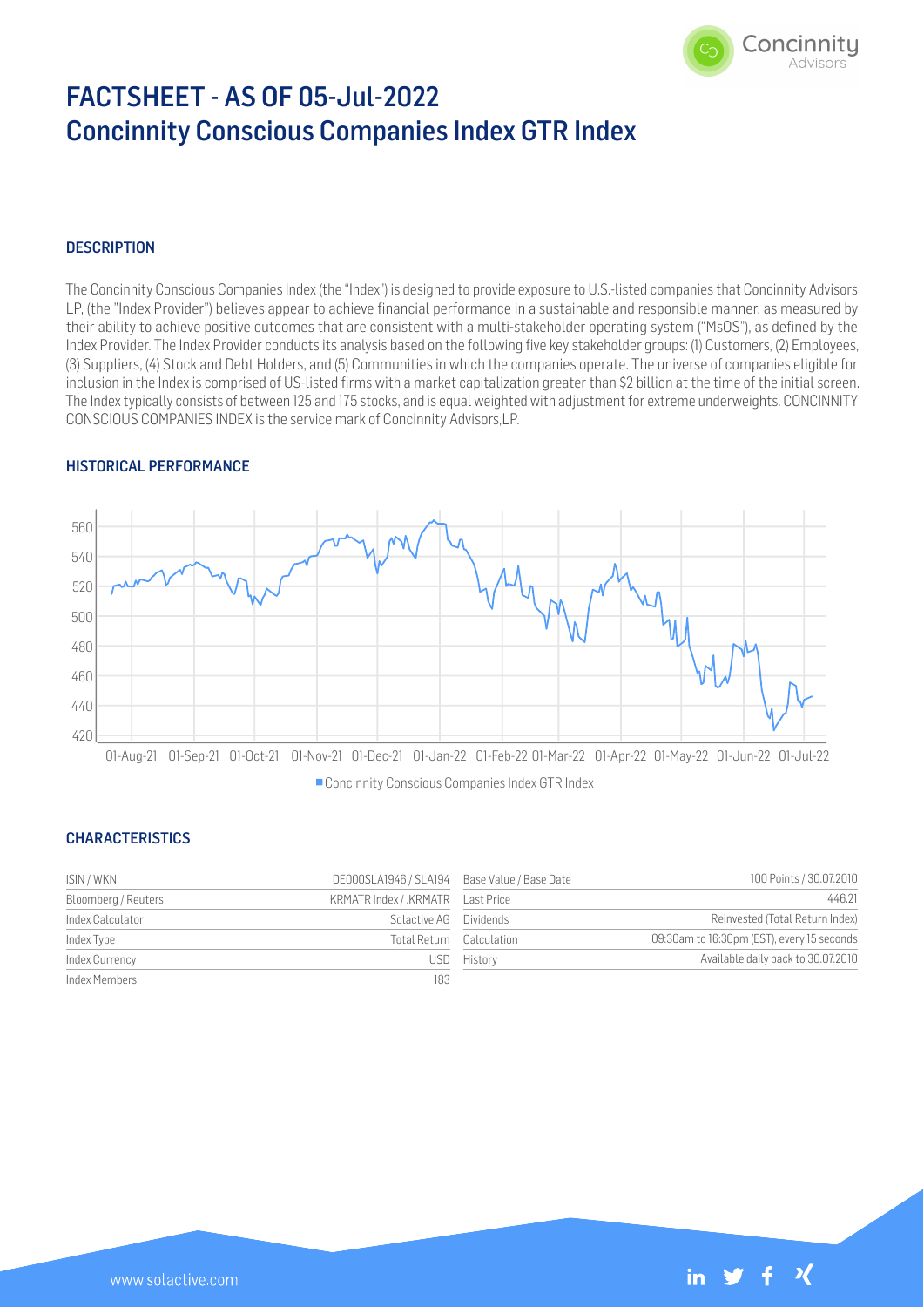

# **STATISTICS**

| <b>USD</b>         | 30D       | 90D       | 180D       | 360D | YTD        | Since Inception       |
|--------------------|-----------|-----------|------------|------|------------|-----------------------|
| Performance        | $-6.22\%$ | -13.74%   | $-18.88\%$ |      | $-20.59\%$ | $-13.31%$             |
| Performance (p.a.) |           |           |            |      |            | $-13.92%$             |
| Volatility (p.a.)  | 30.19%    | 29.36%    | 25.59%     |      | 25.30%     | 20.29%                |
| High               | 481.16    | 519.42    | 551.39     |      | 561.93     | 564.28                |
| Low                | 423.28    | 423.28    | 423.28     |      | 423.28     | 423.28                |
| Sharpe Ratio*      | $-1.85$   | $-1.59$   | $-1.41$    |      | $-1.50$    | $-0.76$               |
| Max. Drawdown      | $-12.03%$ | $-18.51%$ | $-23.23\%$ |      | $-24.67%$  | $-24.99%$             |
| VaR 95 \ 99        |           |           |            |      |            | $-36.1\%$ \ $-62.9\%$ |
| CVaR 95 \ 99       |           |           |            |      |            | $-52.5\%$ \ $-66.2\%$ |

\* Up to 31 December 2021, ex-post Sharpe ratios use as input for the risk free rate term the London Inter-Bank Offered rates in the respective currencies of the index and at a term equal to the observation period. From 3 J 2022 onwards, Sharpe ratios will be / are calculated using as reference risk free rate input the overnight replacement rate for these currencies, namely SONIA (for GBP), SOFR (for USD) and EURIBOR Overnight (for EUR).

COMPOSITION BY CURRENCIES



## COMPOSITION BY COUNTRIES



# TOP COMPONENTS AS OF 05-Jul-2022

| Company                    | Ticker                 | Country | Currency   | Index Weight (%) |
|----------------------------|------------------------|---------|------------|------------------|
| APPLE INC                  | <b>AAPL UW Equity</b>  | US      | <b>USD</b> | 5.72%            |
| MICROSOFT CORP             | <b>MSFT UW Equity</b>  | US      | <b>USD</b> | 4.98%            |
| ALPHABET INC-CL A          | <b>GOOGL UW Equity</b> | US      | <b>USD</b> | 3.15%            |
| AMAZON.COM INC             | <b>AMZN UW Equity</b>  | US      | <b>USD</b> | 2.33%            |
| ELI LILLY & CO             | LLY UN Equity          | US      | <b>USD</b> | 0.61%            |
| <b>WATERS CORP</b>         | WAT UN Equity          | US      | <b>USD</b> | 0.60%            |
| <b>FEDEX CORP</b>          | FDX UN Equity          | US      | <b>USD</b> | 0.58%            |
| MERCK & CO. INC.           | <b>MRK UN Equity</b>   | US      | <b>USD</b> | 0.57%            |
| AT&T                       | <b>TUN Equity</b>      | US      | <b>USD</b> | 0.56%            |
| LITTELFUSE INC             | <b>LFUS UW Equity</b>  | US      | <b>USD</b> | 0.56%            |
| PROGRESSIVE CORP           | <b>PGR UN Equity</b>   | US      | <b>USD</b> | 0.56%            |
| PFIZER INC                 | PFE UN Equity          | US      | <b>USD</b> | 0.56%            |
| NEXTERA ENERGY INC         | NEE UN Equity          | US      | <b>USD</b> | 0.56%            |
| T-MOBILE US INC            | <b>TMUS UW Equity</b>  | US      | <b>USD</b> | 0.56%            |
| VERTEX PHARMACEUTICALS INC | <b>VRTX UW Equity</b>  | US      | <b>USD</b> | 0.56%            |